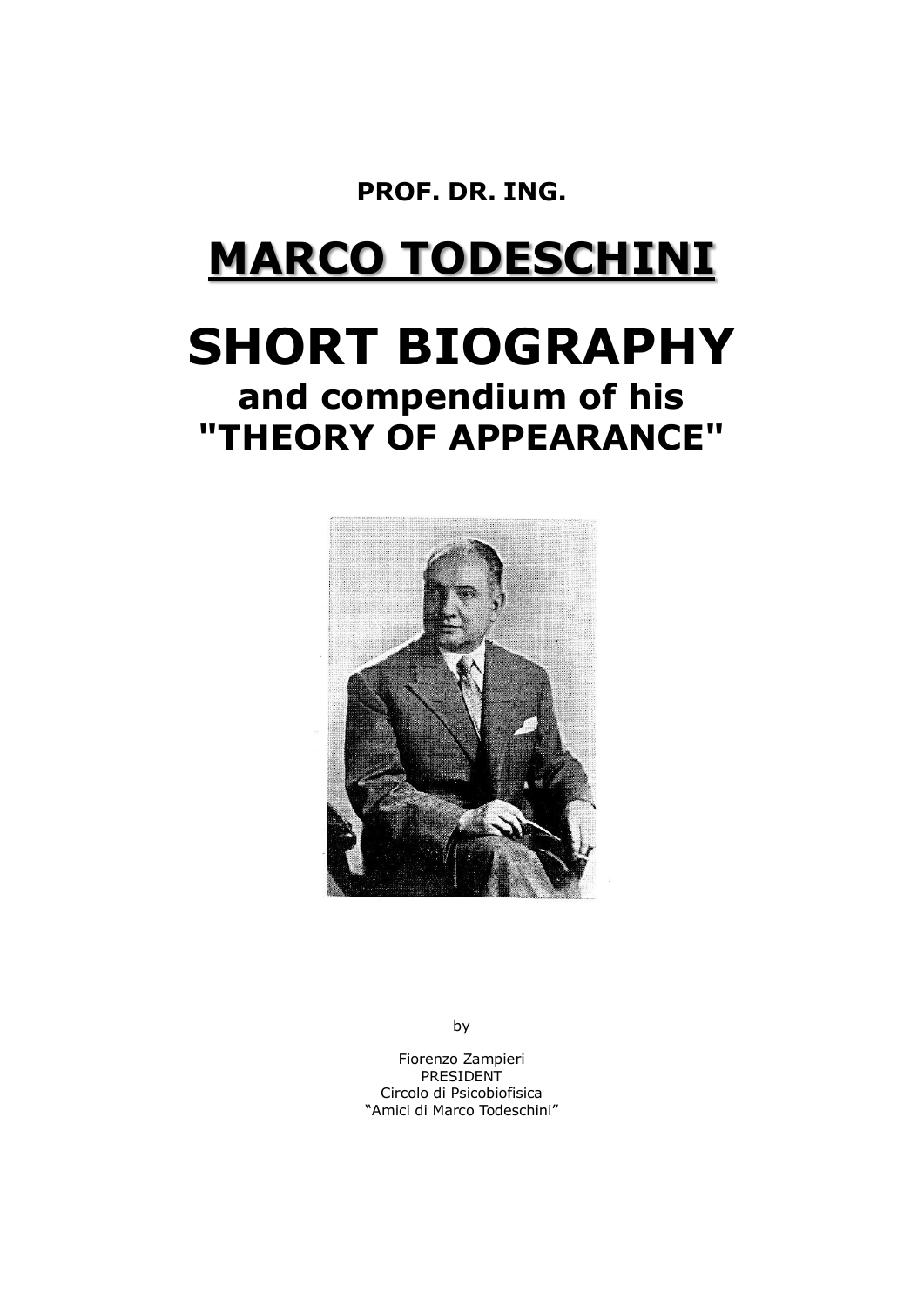### **MARCO TODESCHINI (1899+1988)**

Italian scientist born at Valsecca in Bergamo. He served in the 1915-18 war as reserve Lieutenant Army Engineer and Aircraft Pilot. Demobilized at the end of the war, he obtained the degree of Doctor in electrical engineering at the Polytechnic University of Turin. He frequented postuniversity courses specializing in various branches of physics and biology, gaining the relative diplomas of Professor.

Nominated Captain in the regular Army, he served at the Study and Research Division of the Military Engineers and in the well equiped laboratory of this State Organization, he carried out many inventions and he complied a classical series of theoretical and experimental researches, succeeding in finding the modalities with which the physical, biological and psycological phenomena are developed and connected. Of these phenomena he determined the precise mathematical relations reciprocal and as a whole, coordinating and including them all in a unitary cosmic science, mother of all, called therefore: « PSYCHOBIOPHYSICS ».

Twice promoted for scientifical merits till to the rank of Colonel, ha was nominated 1° grade Principal Professor of rational mechanics and electronics at the Biannual Perfection Course for High Level Engineering of the Technical Service of Military Engineers at Rome, where he was university professor, collaborator with Marconi and Levi-Civita.

In 1947 he returned to Bergamo to dedicate himself completely to the researches and pubblications concerning the universal science discovered and elaborated by him, which had a world echo and has been judged to be of exceptional value, because it achieved 9 aims which for centuries had been tried in vain:

1) — *He found and described the series of tests on the optical transmissions*, *which give the experimental certainity that space in every point of the Universe is not empty*, *because it acts like a fluid material*, *mobile and dynamically active having a density* 10<sup>20</sup> *times less then water*.

2) — *With these tests he found that fluid space has movements of rotation and revolution around the astronomical masses*, *which conciliates and explains the result of Michelson's experiments and deviations of the rays that come to us from the stars in harmony with the general validity of Galilei's relativity which implicates and confirms that the speed of light varies in accordance with that of the references' system*.

3) — *He demonstrates mathematically and experimentally that the Universe is made of fluid space only the whirls of which form the atomical and astronomical systems, these appear to us like material with its encircled fields of attraction forces ; the oscillations of the fluid space instead, according to their frequencies, appear to us like different qualities of radiating energy. (Monosubstantiality of the physical world).*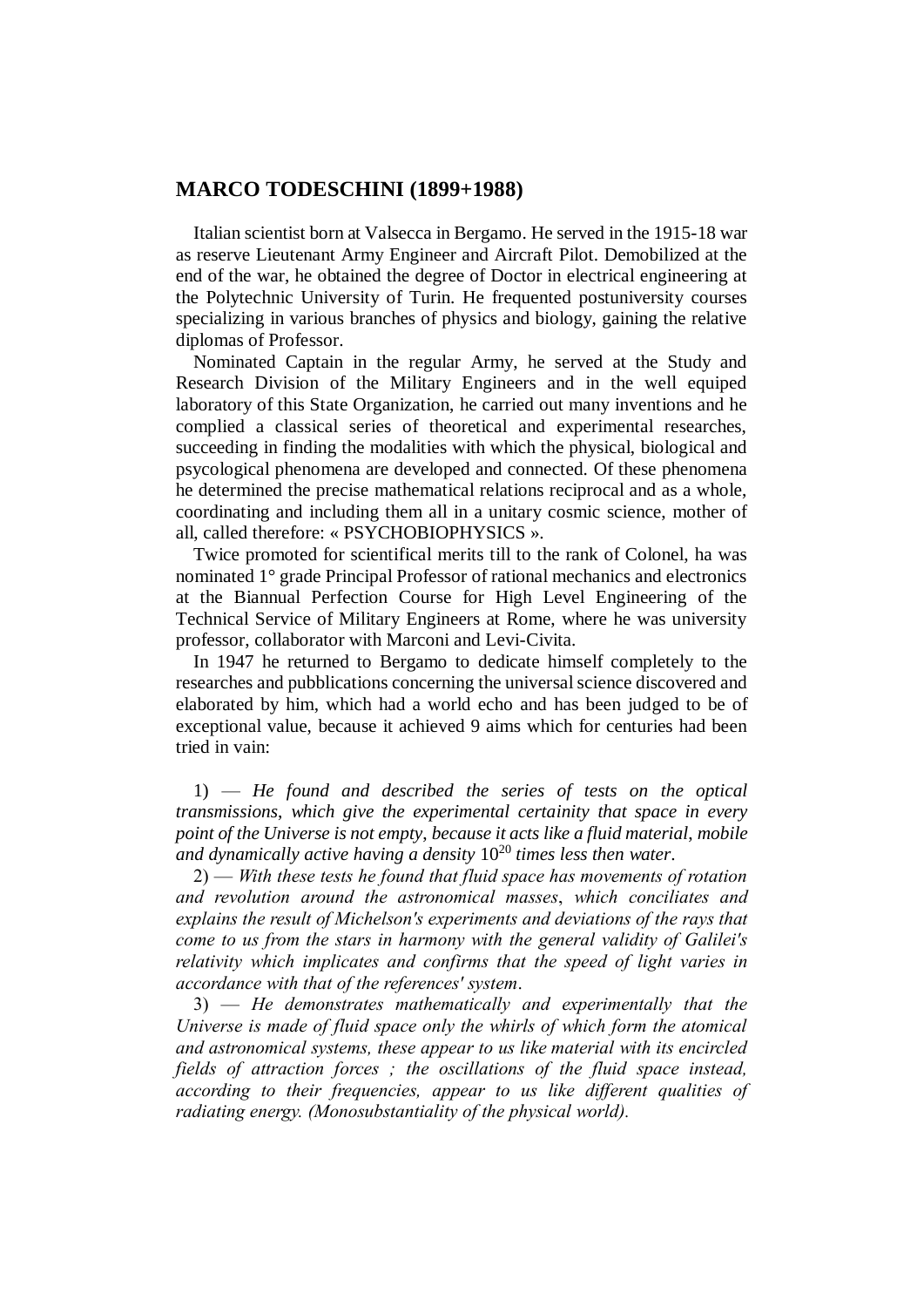4) — *He identifies the different energetic fields of physics in the single fluid dynamic field showing that all natural phenomena esclusively consist in special movements of fluid space ruled by only one mathematical equation. (Uniphenomenic principle of objective world).*

5) — *He reveals how such movements when they hit against the sense organs of the human body, provoke in these currents of electrons, which transmitted along the nervous lines to the brain, cause in the psyche, and only in it, the sensation of light, heat, electricity, force, sound, odour, taste, etc. {Psychogenesis of the sensitive qualities).*

6) — *He discovers the marvellous electronic technology of all the organs of sensation, of motion and regulation of the peripherical, middle and central nervous system, determinating the action and reaction that explicate between material of the objective physical world, the human body and the psyche.*

7) — *He determines the 10 equations of correspondance between the deceleration of the matter against our human body and the various feelings arisen in our psyche, revealing that it is not only the force F which is equal to the product of mass and acceleration*  $(F = m a)$ , but also all the aforesaid *other sensatons S, which are equivalent to this product*  $(S = m \, a)$ *. (Principle of psychobiophysic equivalence).*

8) — *Fundamental characteristic of this unitary science is having found the theorical and experimental demonstrations in the mathematical, physical, philosophical and neurological field that the displays of light, electricity, heat, sound, odour, taste, force, etc. are not to be found either in the objective world {where they have for physical reality only unidirectionnal or alternate movements of fluid space, or in the sensorial organs and in the nervous lines of the observing subject ,where they have for neurological reality only a very rapid sucession of collisions between running electrons and atoms. Such displays, non existant in the objective and subjective world, lasting in us for a period of time without occupying space, are without volumetrical matherial consistence; they are the specific sensations given to us by the various intensities and frequencies of material collisions extending from the objective world to the brain organs; they are spiritual sensations that therefore rise and are to be found only in our psyche which also is inextended and immaterial. Therefore: sensations, voluntary movements, memory, thought, reason, understanding are the direct experimental proof of the existence in us of a psyche of spiritual nature, that identifies therefore with the human soul. So for the first time, have been determined, with the severe Galilei's method, the direct and measurable manifestations of a Spiritual Being: our own, the same that Religion claims the existence through faith since millenniums.*

9) — *From the experimental fact that the forces are immaterial sensations that rise in our psyche when the matter decelerates against our body and that these are also dynamic property with which the psyche can move our hands in order to give an acceleration to surrounding bodies, derives the certainty that the forces can be perceived and emitted only by Spiritual Beings. From*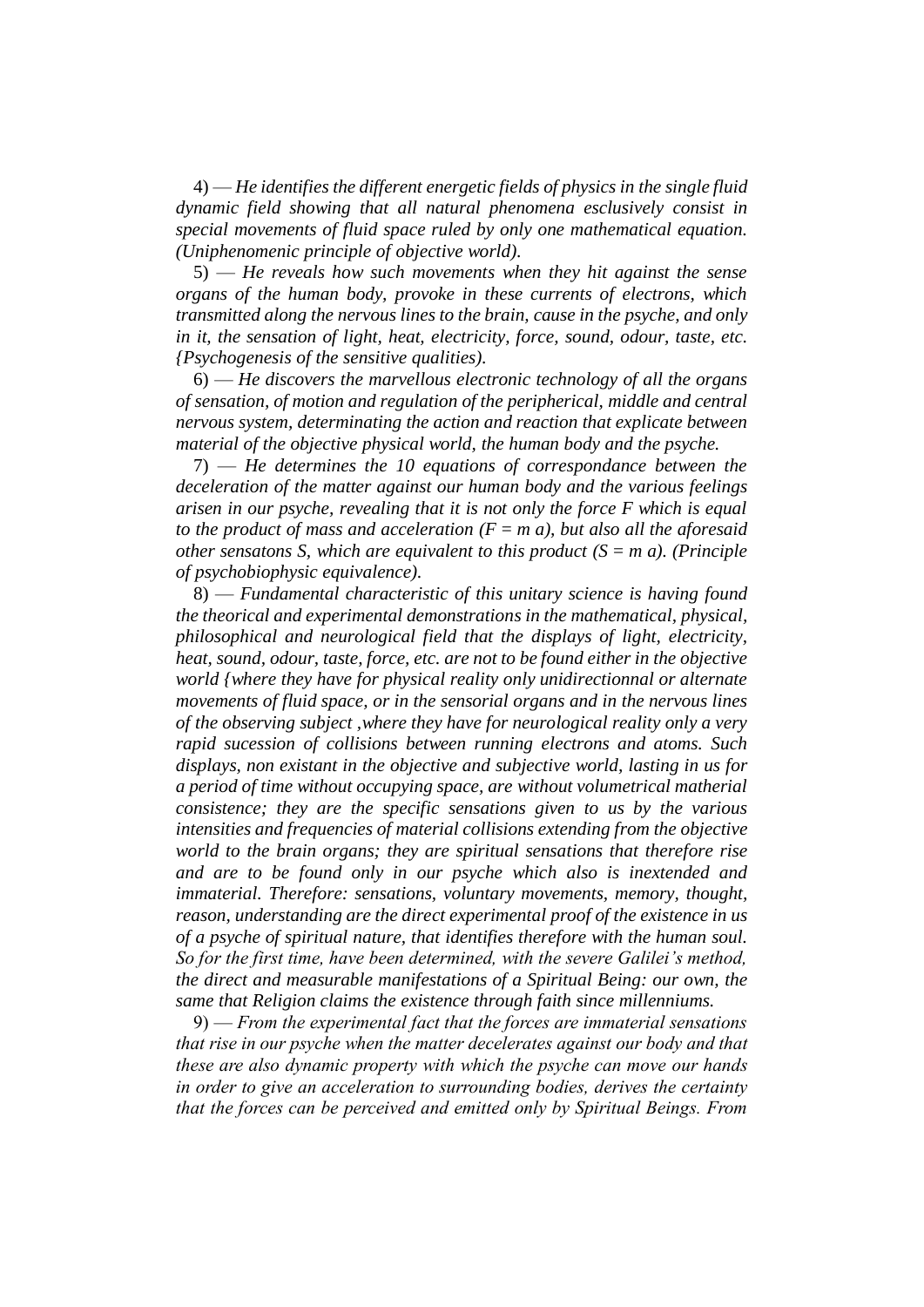*the experimental fact that our soul can emit only weak forces*, *derives the certainty that the large force that move the masses of the Universe*, *can only come from an Almighty Spiritual Entity.*

*Consequently the particular movements of fluide space in which all phenomena of the Universe are identified, are made by immaterial forces that come from the spiritual World and from God, whose existence is so proved with all the good material and spiritual consequences that such scientific certainties can give to mankind.*

This unitary science has been judged the most clear, coherent, vast and organic cosmic synthesis possible in our times. Tried on the sure testing benches of the Universe, its reliability has resulted unquestionable for the following double series of actual confirmations: A) From the single equation of space-dynamic on which it is based, have been deduced all the laws regarding nuclear and atomic physics, chemistry, optics, acoustics, electromagnetism, thermodynamics, astronomy, and the relations between waves and corpuscles; these laws, deduced for the first time by classic dynamics following the chain of cause and effects, correspond with all those laws deducted empirically in the various branches of science, and to the new relations which explain the physic signification of phenomena till now mysterious. B) From his conceptions hundreds of praticai applications have been deduced both in the medical and in the physic field confirming it in its parts and in its marvelleous ensemble.

Therefore in Europe and in America « Psychobiophysics » faculties have have been founded, and its principles have been introduced in the books now used in Universities and in High Schools; scientists have exposed it in thousands of articles in newspapers, magazines, books, in radio and television lectures, in physics or medical International Congresses.

Todeschini has been nominated Honory President, Vice President and Member of 25 Academies and Scientific Societies both italian and foreign; Knight Offr. of the italian Cr., and Knight Offr. of « Merits of the Italian Republic ».

For the wide, new and decisive contribution brought to all branches of sciences with his physic and neurology experiments and with the unitary cosmic science discovered by him, he has been recently proposed for the Nobel Prize.

Therefore his life and his works have been cited in various encyclopedias, among which: «Who's Who in Europe». Dizionario delle personalità europee, Mayer. Ed. Feniks 1966, Bruxelles, pag. 2642 - «Grande Dizionario Enciclopedico» - Fedele, Ed. UTET 1961, Torino, vol. XII - «Dizionario Generale di Cultura» - Brunacci, Ed. SEI, 1958, Torino - «Storia di Bergamo e dei Bergamaschi», Belotti, Ed. Bolis 1959, Bergamo, vol. VI - «Miscellanea Francescana», Ed. Pontificia Facoltà di Teologia F. M., 1951, Roma, vol. LI - Enciclopedia degli Italiani illustri: «Lui chi è?» - Ed. E.T. 1971, Torino, Vol.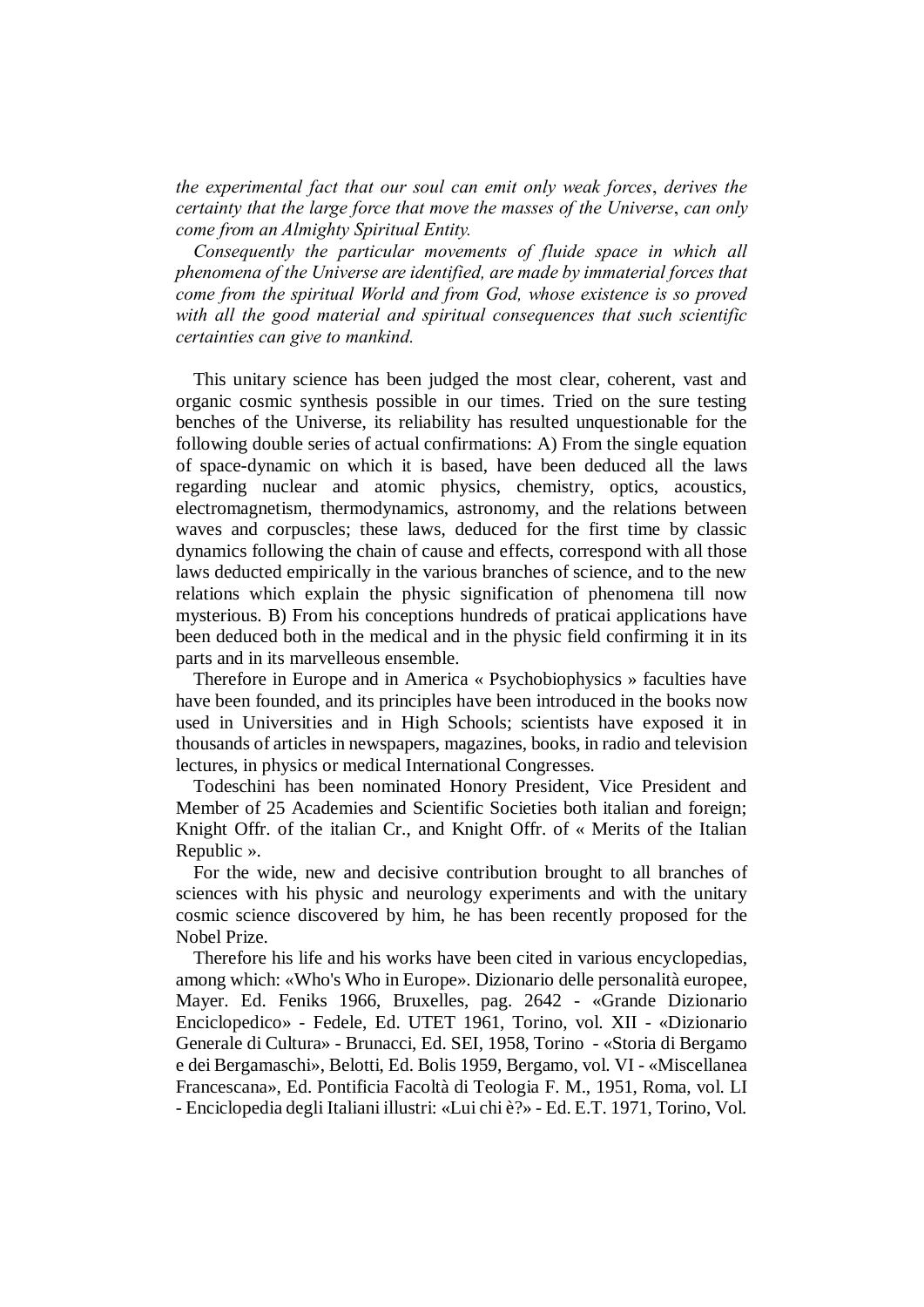II - «Dictionnary of International Biography» - Ed. I.B.C. Cambridge CB2- 3QP, England, 1974, Vol. II.

His principal pubblications are:

- [1] LA TEORIA DELLE APPARENZE pagg. 1000
- [2] PSICOBIOFISICA pagg. 550
- [3] QUAL'E' LA CHIAVE DELL'UNIVERSO pagg. 208
- [4] L'UNIFICAZIONE DELLA MATERIA E DEI SUOI CAMPI DI FORZE - pagg. 64
- [5] ESPERIMENTI DECISIVI PER LA FISICA MODERNA pagg. 123
- [6] REVISIONE DELLE BASI SPERIMENTALI E TEORICHE DELLA FISICA MODERNA – pagg. 87
- [7] SCIENZA UNIVERSALE pagg. 52

Publications on the same subject as other authors:

- [8] Dr. G. Guazzelli LA TEORIA DELLE APPARENZE DI M. TODESCHINI - pagg. 107
- [9] Dr. E. Borgognone LA REALTA' FISICA DEI FENOMENI ELETTRICI, MAGNETICI, LUMINOSI - pagg. 295
- [10] Dr. G. Gavazzeni ELEMENTI DI FILOSOFIA NELLA TEORIA DI MARCO TODESCHINI - pagg. 55
- [11] Dr. D. Marino PROVE SPERIMENTALI DELLA TEORIA DELLE APPARENZE DI TODESCHINI - pagg. 12
- [12] Dr. Foresti e Colaciuri VOCI PARANORMALI AL REGISTRATORE - pagg. 326
- [13] Dr. Martinelli TRATTATO DI AGOPUNTURA CINESE pagg. 894

All book requests (in anastatic copy) should be addressed to:

#### **CIRCOLO DI PSICOBIOFISICA – Amici di Marco Todeschini**

[https://circolotodeschini.com](https://circolotodeschini.com/) [staff@circolotodeschini.com](mailto:staff@circolotodeschini.com)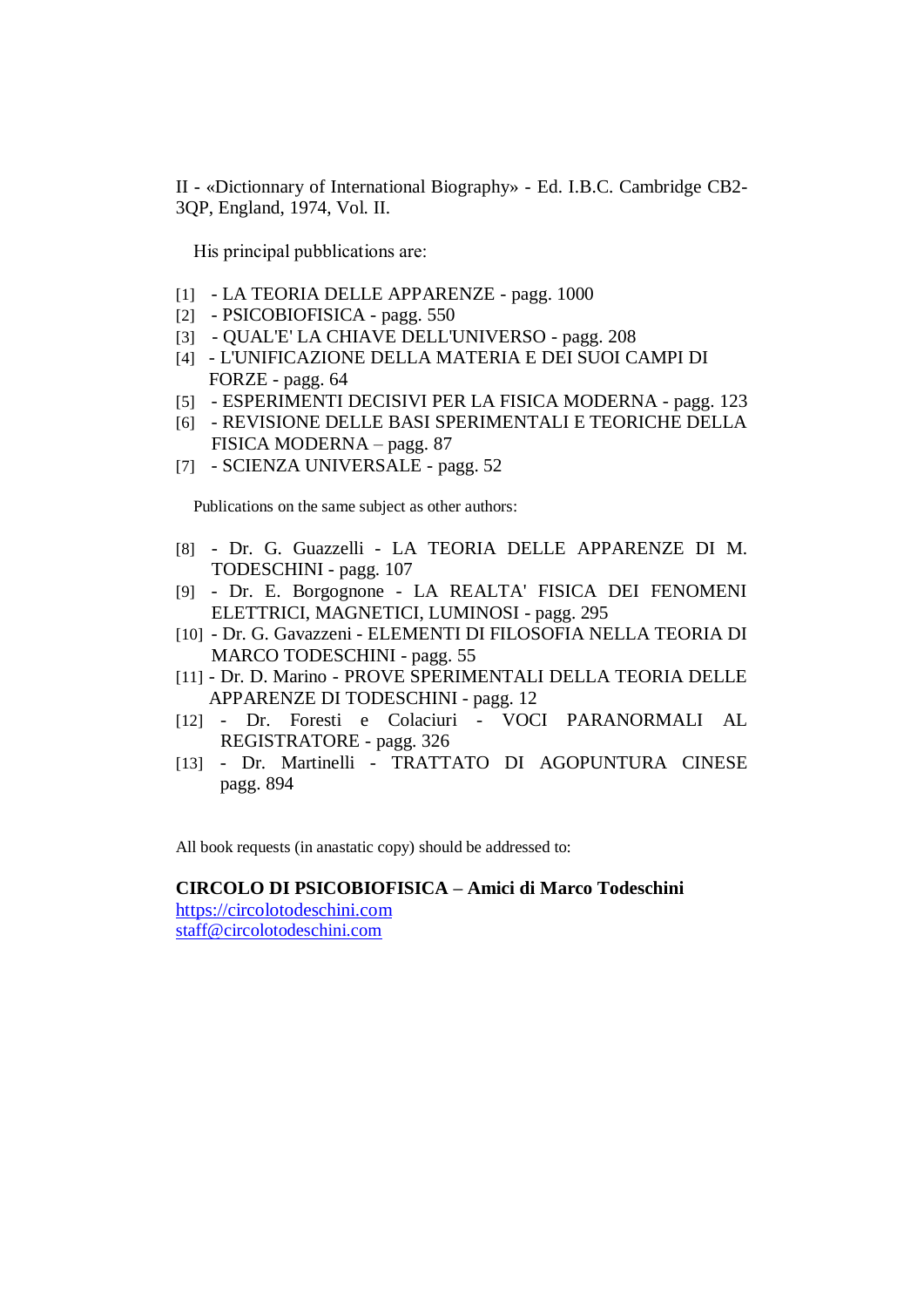## **THE THEORY OF APPEARANCES**

SUMMARY BY Dr. Pr. Ing. P. GATTY PRESIDENT U.S.L.A. UNIVERSITY - S. SALVADOR

## THE MATERIAL REALITIES

The most important problem of physics can be condensed in the following question: — What is the cause of material's movement? —

It seems easy to answer this question because it is clear that one can move a body hitting it with another solid body, or dragging it with a liquid or gassy stream or even making it oscillate on the sea's waves. But against this experimental certainty one can remark that there are some bodies which seem to be moving without being hit by others for instance : a piece of iron when attracted by a magnetic kernel; a weight falling on the Earth; the satellites turning round their planets; the planets having a revolution movement round the Sun; the stars moving in all directions; the electrons spinning round the atomic nucleus; the molecules oscillating while transmitting sounds, heat, pressure; the electrons of a receiving wire, which undertake an alternative movement when plunged in an hertzian field, etc.

In order to explain all those movements, either one acknowledges that the aforesaid masses are bound to run their orbits because they are pushed by the stream of some fluid invisible substance (ether) and the mentioned particles vibrate because of the waves of the medium in which they are plunged; or one admits that bodies are attracted and roused in oscillation by means of some mysterious gravitational, electric, magnetic thermic, luminous, acoustic etc forces issued from surrounding masses of unknown genesis and structure, forces even more mysteriously transmitting themselves through the vacuum.

But accepting the latter hypothesis would mean to establish as many causes for material's movements as there are different kinds of forces taken into consideration, it also implies the impossibility of leaving out the first hypothesis, being experimentally certain that bodies can be moved hitting them with another body; it means, lastly, to admit a multiplicity of different causes of material's movement ; while in order to arrive to the Universe's unitary mechanics, which is the human hope since centuries, it is necessary to trace the causes of all movements to a single force.

Only if inertial force can be proved identifying itself with all those forces or only if one succeeds to demonstrate that those forces are all produced by bodies' impacts, classic dynamics (in which the only considered force is the inertial one) becomes that Unitarian mother science comprehending (as particular branches) nuclear and atomic physics, chemistry, astronomy, optics, electro-magnetism, thermodynamics, acoustics etc.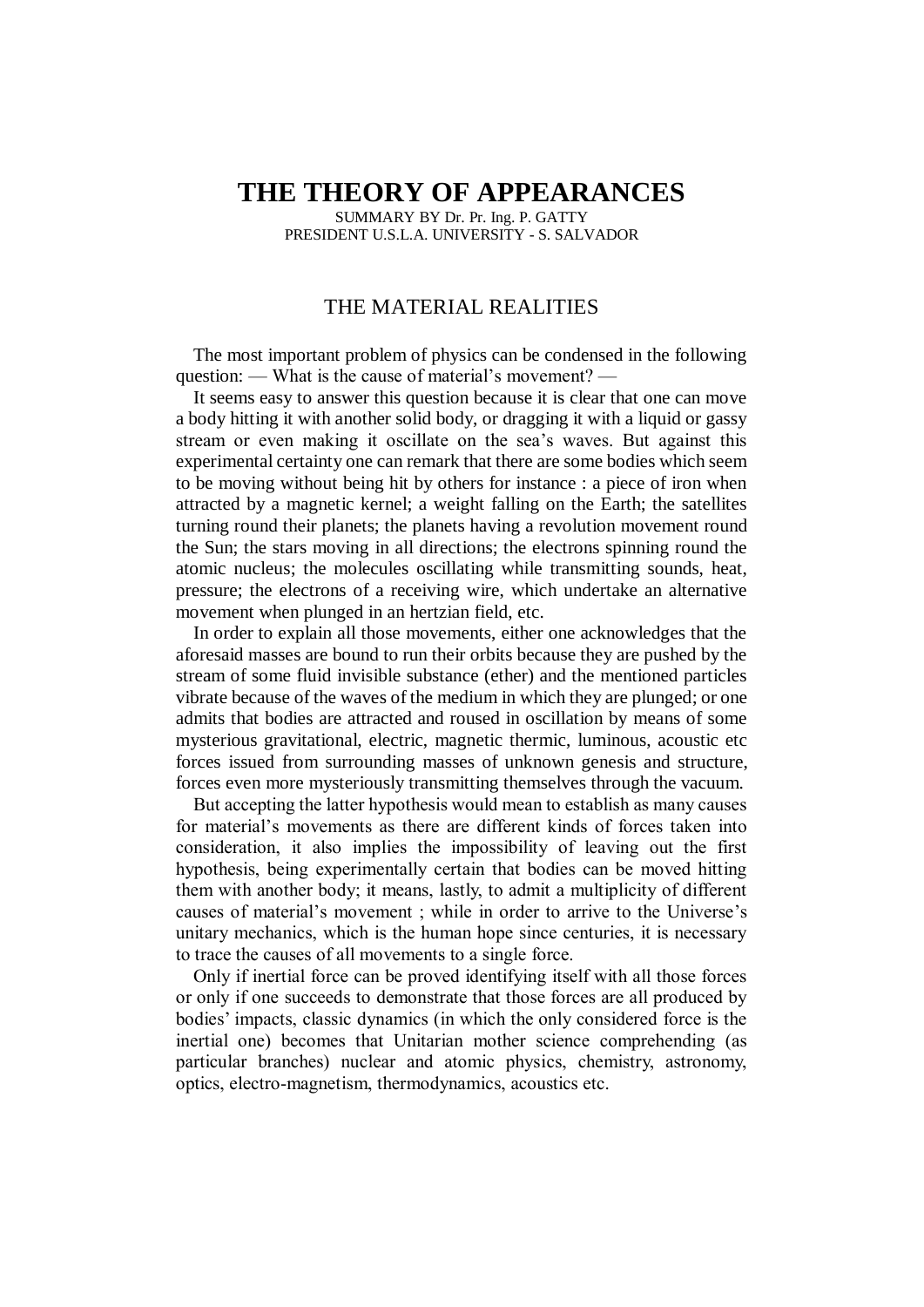But admitting the impact as the single cause of all movements, implies that there must be everywhere some material which, with its butting action arises translatory, rotatory and oscillatory movements on the bodies, even if such hitting material is not to be seen; it implies the conception that space is not empty, but filled with a fluid supplied with density and constituting all bodies in the Universe, as well as the medium in which they are plunged; the whirls of such fluid substance could be regarded as atomic and astronomic systems constituting the various materials while its waves, according to their oscillation frequencies, would form the different kinds of radiating energy which would then reduce to only one, the kinetic energy.

In order to corroborate this enticing unitary thesis it had to be proved that the various perceptible qualities of the kinetic energy (light, electricity, heat, magnetism, sound, etc.) which so far had been regarded as physical realities occurring inside the material and transmissible through space, though having their physical support in the fluid ether's ondulatory movements, do not identify themselves with the ether, nor are they to be found in the objective world, but they are feelings stirred up exclusively inside us, when the material, or ether, hits our human body.

Man had never before tried to find and to determine how and where such perceptible qualities of material and kinetic energy were born; this has made impossible the explanation of the world, by means of either the hypothesis of the full or of the empty space, causing both those hypotheses to be alternately tried in vain for centuries.

The first of those hypotheses, as above said, assumes that the masses of the Universe are plunged inside a space full of ether, in which whirls and waves can form, as in a lake full of water.

With this hypothesis Descart pictured the solar system as a huge whirl of ether, in which the planets would be plunged and forced to rotate round the central axis; Lord Kelvin, extending this conception on atoms, conceived atoms ultra-microscopic ether's whirls; Fresnel explained the ondulatory nature of light as a vibration of this fluid medium, and later Hertz, proving that electromagnetism propagates itself through space by means of waves, confirmed the existence of a medium capable of vibration.

The second hypothesis, on the contrary, assumes that the masses of the Universe are surrounded by an empty space; with this hypothesis Newton explained how astral bodies' movements could keep unaltered eternally, as they wouldn't be braked by any resistent medium. He conceived that the planets, enlivened with a rectilinear movement of mythical origin, while passing near the Sun, and because of the mysterious force of gravity, were deviated into elliptic trajectories. Then, Weber, in order to explain electricity and magnetism, admitted that those two physical agents were condensed inside the masses and were exerting attraction and repulsion actions at distance in the vacuum, in analogy with Newton's gravity force.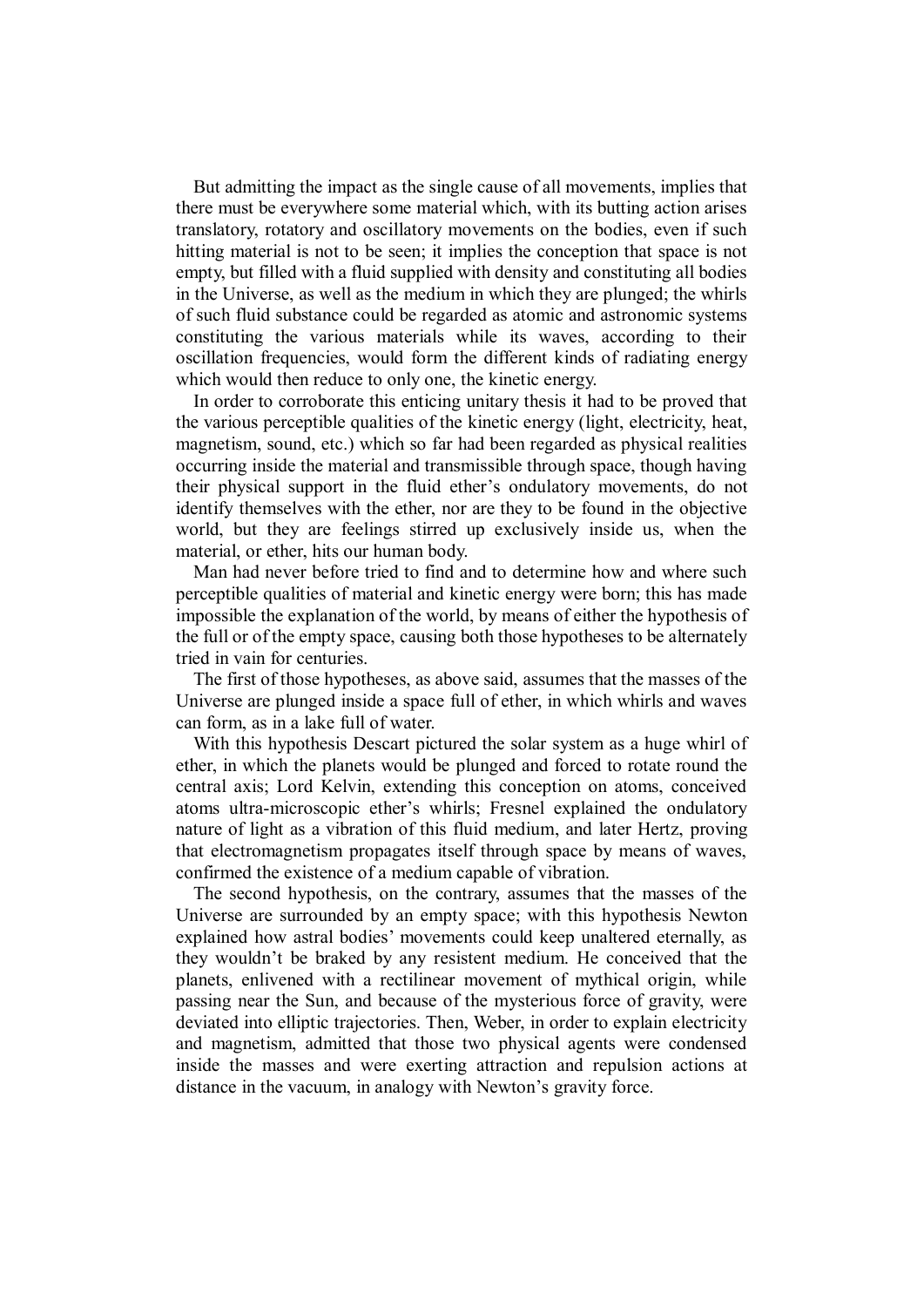In short, about the end of the last century, physics had reached this inadmissible point: nearly 60% of phenomena could be explained only with the hypothesis of full space (ether), and the remaining 40% almost exclusively with the hypothesis of the void. Neither of the two resulted suitable to explain the totality of phenomena, while on the other hand both the two hypotheses together could not be adopted because they were in conflict with each other. In order to decide which of them corresponded with natural reality, Michelson accomplished an optical experiment, which should have definitely proved whether ether existed or not.

The misinterpretation of the results of this celebrated experiment led Einstein into denying ether's existence and assuming that light consisted of quanta of energy deprived of material mass, called « photons », propagating through the vacuum by unknown ways. This idea had been taken from Plank, who in 1900, studying the thermic power of the black bodies, had arrived to the realisation that each radiating energy propagated itself through space without decreasing and by way of an unknown mechanism. From this hypothesis affirmed by Bohr, and converted into doctrine by Heisemberg, Dirac and de Broglie, one managed to represent the relations between atom's structure and the nature of its radiations by means of one mathematical equation; to each material particle was joined the corresponding energy and demonstration was given that any physical reality, material or energy, does not vary in a continuous manner, but only by way of successive additions of elementary very small and indivisible quantities (quanta).

This way, one managed to conceive material and energy like discontinuous entities and like two identical phenomena manifesting themselves under two different appearances.

Schrödinger, imagining the atomic nucleus like a pulsating point, came to elaborate an ondulatory kind of mechanics which was in agreeance both with the periodic nature of light and its transmission by photons ; he conceived though, a kind of wave completely abstract, representing the variation of probability of finding a photon on the various points of space and again in the next instant, thus depriving the wave of any physical support as well as of the mechanism suitable for its propagation through space. All this, without being able to explain how the luminous oscillations — which keep unaltered their wave's lengths and their frequencies from the emission source till the arrival point — could be regarded as probability's waves, which on the contrary do not keep constant either of those two typical quantities.

Heisemberg, in marked contrast remarking that it is not possible to watch an ultra-microscopic phenomenon without altering it with the radiation used to give rise to the same, chose to give up determining the shape of the trajectory run by the electron round the nucleus and to stand by the simple recording of the frequencies emitted by the excited atom, which he considered the only physical reality experimentally sure. Consequently he abandoned the model of atom conceived by Bohr as an astronomical system ruled by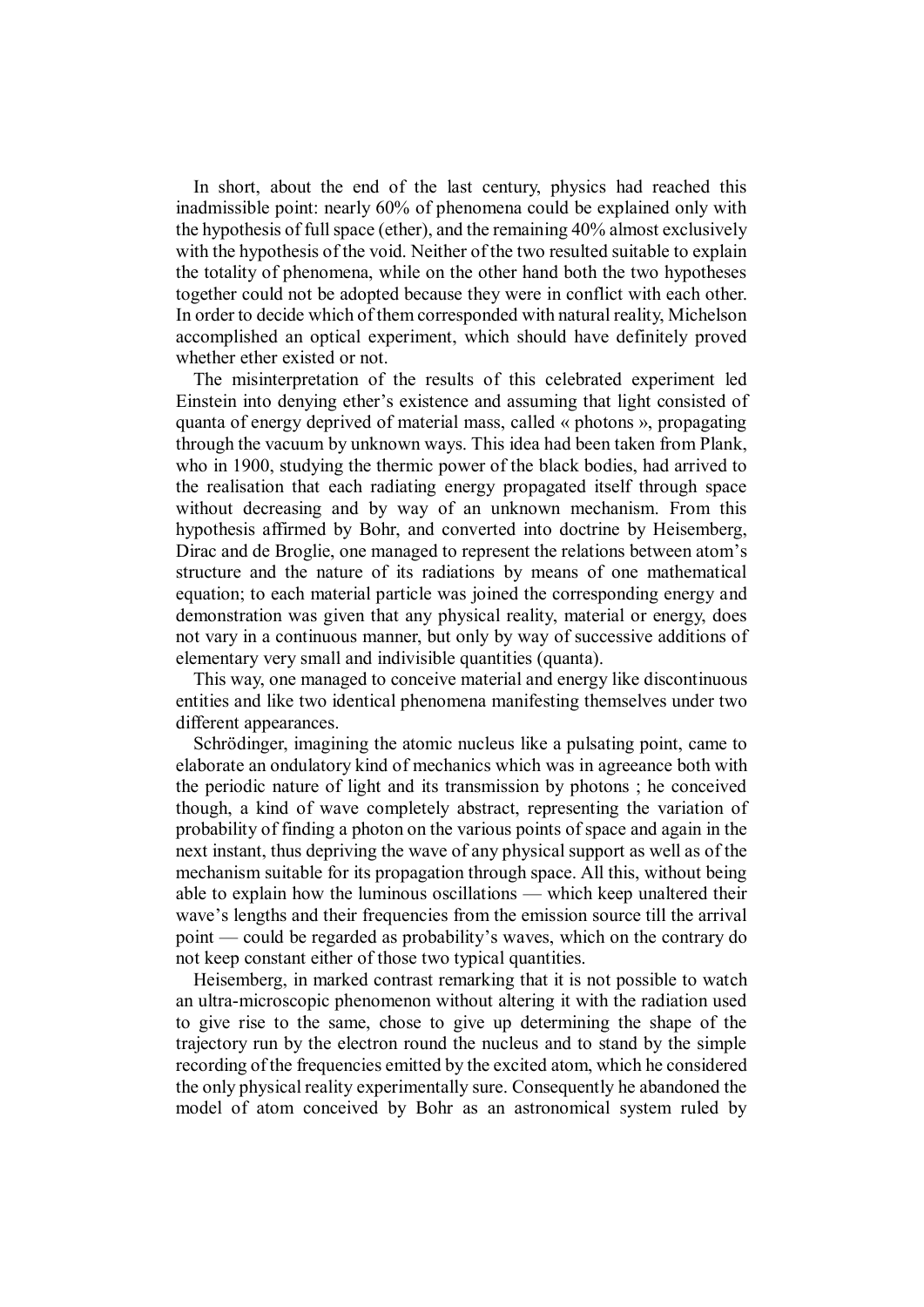Newtonian mechanics and built new mechanics exclusively for the atom (quantistic) in order to explain the discontinuity of forces which atom shows; this way he came to break the uniqueness of laws which should rule both the small atomic assemblings and the immense astronomic ones of the material ; besides, being unable to determine the electrons' position and their trajectory round the nucleus, he came to the admission that physics were impotent to establish the laws of ultramicroscopic world.

After 1900 it was beleived that the secular conflict between the two famous hypotheses was resolved by chosing that of the vacuum; but, with that, physics were bound to renounce to phenomena's explanation and to claim its impotence to draw its laws deterministically.

Now, if a science fails to those two finalities for which it has been founded, it is not any more a science.

In order to solve this crisis it was necessary to have the analytical and experimental demonstrations of the real structure of cosmic space, and to this purpose Todeschini has found and given us such demonstrations as related in this booklet.

On the sure ground of the results which confirm the existence of a single fluid substance constituting all bodies in the Universe and also filling the space in between, it becomes scientifically acceptable to conceive material masses, their attraction fields and each quality of ondulatory energy as particular movements of that primordial, invisible but dynamically active substance; one notices clearly the connection and the mutual dependence among those three manifestations localised in different points in the continuity of the fluid medium constituting them and linking their singular and assembled actions and reactions .We have attained the most simple fundamental idea of Cosmos ; the last, if bound to be a unique whole, can't but be made of a unique substance, substratum of all physical things and phenomena.

On the ground of such experimental facts Todeschini demonstrated that: material, gravity, light, electricity, magnetism, heat, sound, odour, taste, force, nuclear, atomic, chemical, astronomic actions, as well as reactions between waves and particles — are all appearences of a unique physical and objective reality: the fluid space' movement (Uniphenomenical principle of physical world).

Hence, all siences unite themselves in single one, mother of them all: Space-dynamics, which rises so to the important level of universal mechanics. With it, the thousands of laws and phenomena which so far separated science in a series of different branches — are reduced to a small number of clear fluodynamic actions; it ensues a great simplification of calcul and a clarity near to obviousness of the ways through which physical phenomena develope and are connected.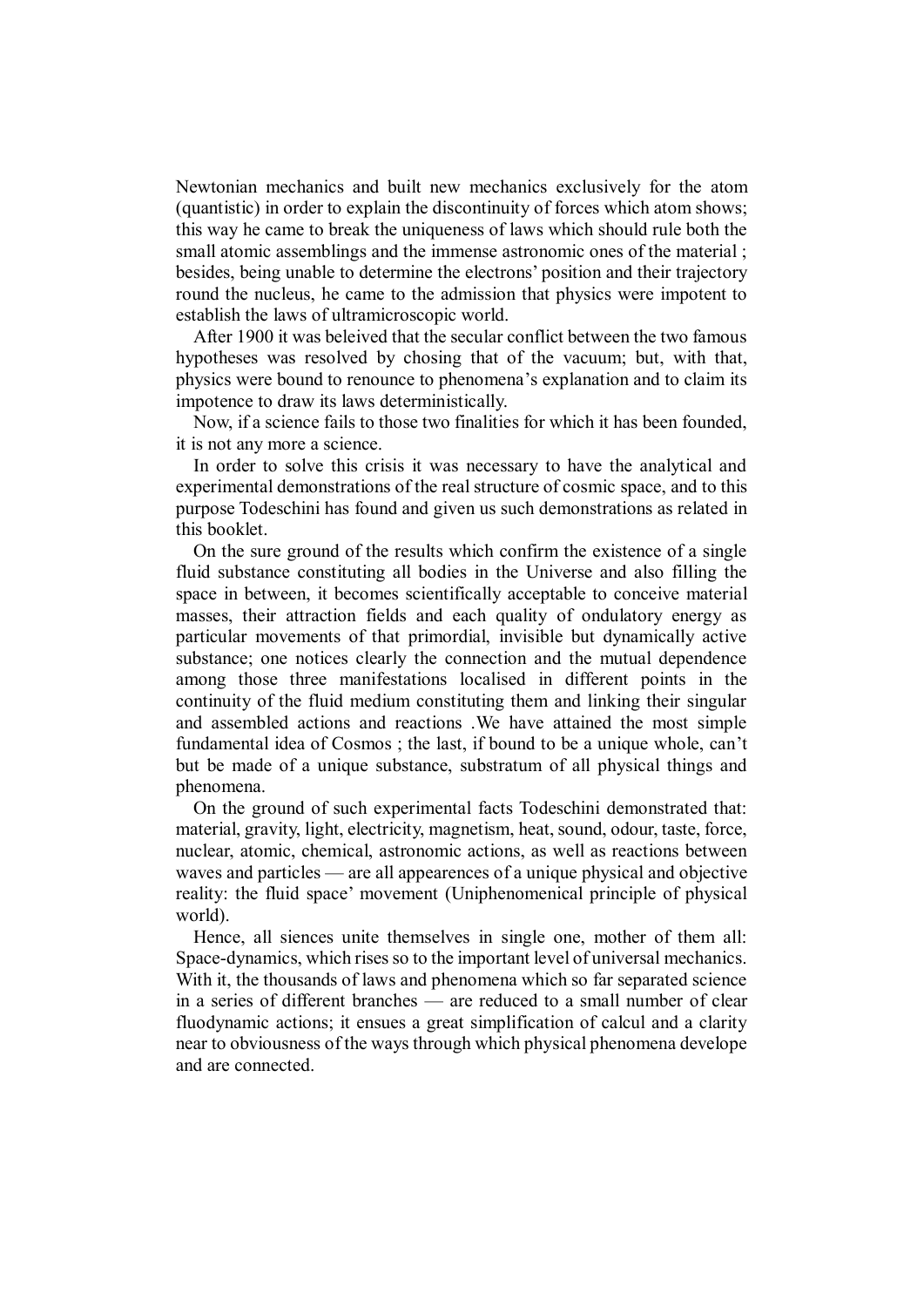### THE PSYCHOBIOPHYSICAL REALITIES

On the whole, this theory shows that the Universe is only made of fluid space having a very small material density; when this fluid space moves in certain series of spheric concentric layers spinning round their common centre with rotation speeds inversely proportional to the square root of their radiuses — forms the elementary particles, nuclear, atomic, molecular and astronomic systems, which all appear to us as perceptible material as well as fields of attractive forces. The ondulatory movements of the same fluid space, moreover,when reaching our sensory organs, rouse in our psyche, and exclusively in it, feelings of force, electricity, light, heat, sound, taste, odour etc.

Such sensations then don't exist in the physical objective world, they are appearances of the physical objective world though being spiritual subjective indisputable realities, since we perceive them directly. On the contrary, fluid space and its movements constituting all material phenomena are realities of physical objective world, extending or developing inside the three volumetric dimensions and are not therefore to be found in our psyche, which takes no volume.

From this discovery, of which we will give the demonstrations later it follows the unexpected revelation that we live inside a dark, atonic, colourless, athermic, odourless, tasteless world, even lacking of forces and electricity. This world is only enlivened by continuous or alternate fluid space movements; which, only when coming to break against our sensory organs, arise the resonance of some oscillators which provoke in their turn in our psyche the corresponding feelings.

To each physical phenomenon originated by some particular fluid space movement, corresponds a special psychical one consisting in the feelings stirred in our spirit when that movement hits our senses' organs.

Todeschini demonstrated the correspondence between material's deceleration against the human body and the sensations (Sn) stirred in our psyche by means of 10 psychophysical equations generalising Newton's inertial law  $(F = ma)$ ; he discovered also that it is not only force's sensation which corresponds to the product of mass (m) by deceleration (a), but all other sensations as well are equal to the same product  $(Sn = ma)$ .

This general principle of equivalence between inertia and sensations has a much wider and significant range than that postulated by Einstein solely between gravity and inertia, because it extends the equivalence of inertia to any forces of any nature ; this principle also makes clear that the first sides of the above cited equations regard some sensations (Sn) which are perceptible different qualities and spiritual realities to be found only in our psyche; the second sides of those equations, instead, indicate the corresponding masses' accelerations which are all of the same nature and are to be found only in the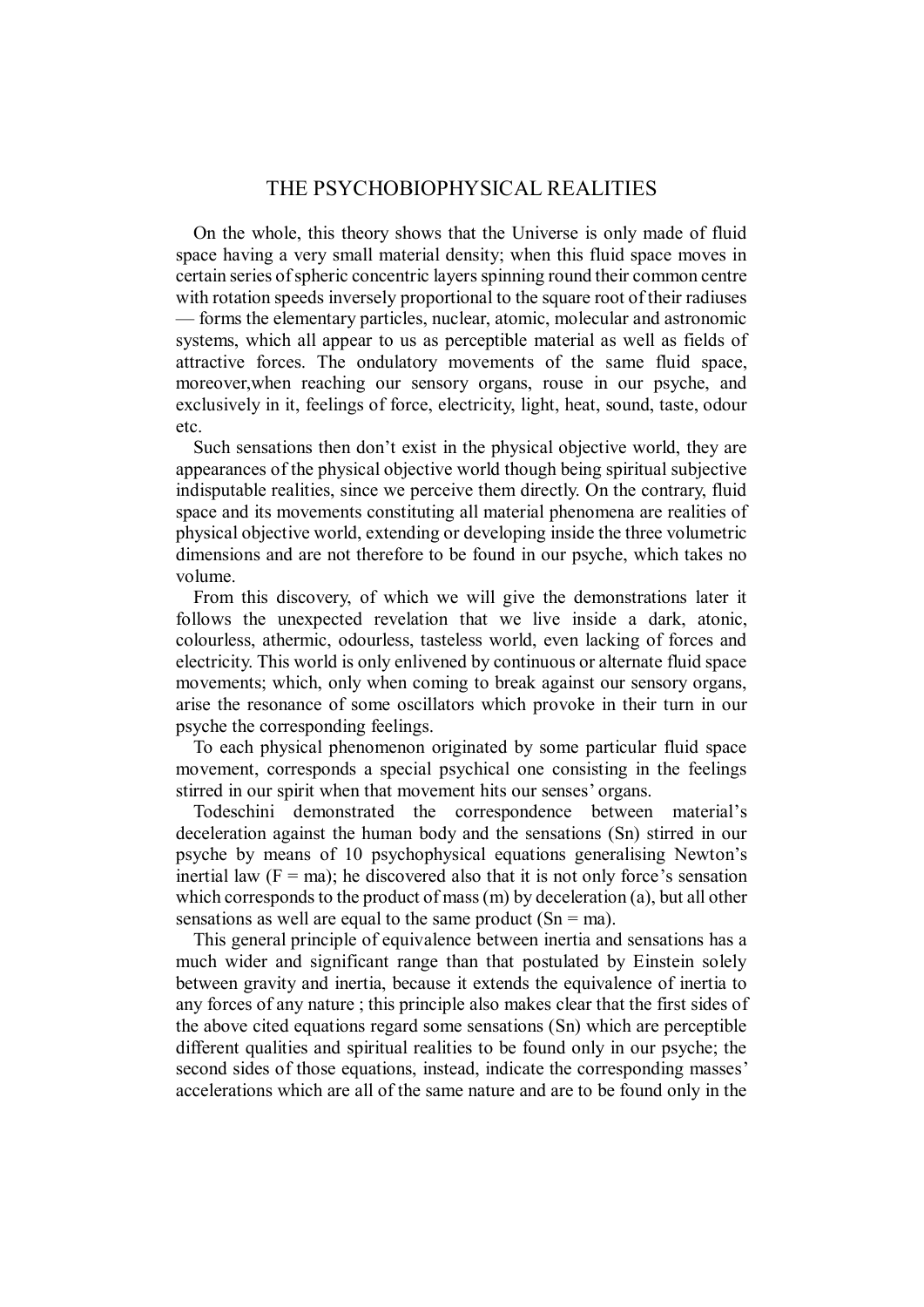material of physical objective world and in the material constituting our human body.

That had to be well clarified in order to understand that the aforesaid 10 equations are not equalities among quantities of the same nature, but are rather some connections between some perceptible spiritual qualities and some dynamic material quantities. All physics' mathematical equalities undertake this way a new meaning; one notices for the first time how quantities change into qualities, while science so far has never explained the genesis of the perceptible qualities of material, forces, impulses and energy, and whether the nature of such qualities is material or spiritual.

Actually, till now it was believed that in the objective physical world existed different kinds of material, force, impulse and energy according to the perceptible qualities that each of them seemed to own in themselves. Since now one must bear in mind that the theory of appearances has shown that those qualities arise exclusively in us as different sensations caused by the same single mechanic quality under which the four said entities are to be found in the objective world. In other words, this theory has shown us that the material of any kind is made of particles consisting of the same substance, being spheres of fluid space spinning very rapidly on themselves in regard to the surrounding fluid space medium; it has shown that the various different kinds of force are arisen in us by the sole inertia's force, which is equivalent to some masses' accelerations.  $(F = ma)$ ; that the different kinds of impulse have as objective reality only some quantities of movement, namely some masses' speeds  $(I = m V)$ ; that energy's various types are subjective appearances caused by kinetic energy, the only one to be found in the objective world.

It follows a deep modification of physics' conceptions and its language. So, for instance, from now on we must not any more think and say that a body owns a gravity force, or that it is charged with electricity, impregnated with magnetism; that it has a certain colour, a certain taste, a certain odour; that it is hot, that it gives a particular sound; but we shall rather think and say that there is no such force or any of the aforesaid qualities; that particles constituting that body are only fluid space rotating fields which attract or repel the bodies nearby with the same effect as the three above said mysterious forces; that its particles own only some vibrations which produce in the surrounding fluid space certain waves having optic, thermic or acoustic frequencies; those waves, striking across our senses' organs raise in our psyche the colours, the heat, the sound which to us all seem to come from the body. We shall think and say that the body has some molecules owning a particular electrolytic resistance which gives its typical intensity to the electrons'currents producing in us the corresponding feelings of taste and odour.

We shall not think and say that an hydro-eletric power unity transforms force, impulsion and energy of potential nature in mechanic energy, and the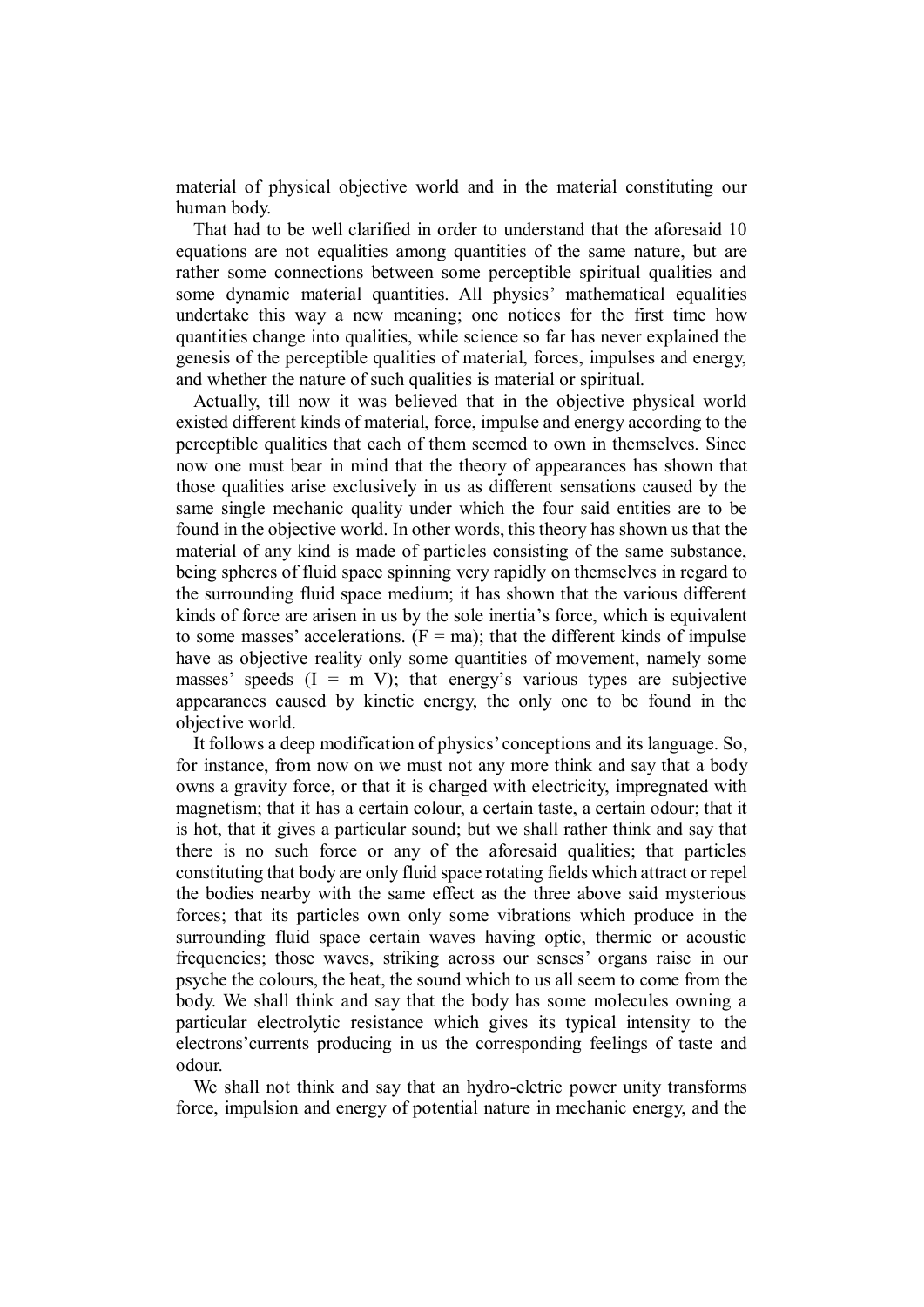last in thermic and luminous ones, because the water's molecules which are contained in the mountain lake, being plunged in the fluid space stream rotating round the Earth, receive from that stream certain accelerations which drive them towards the planet's centre, and for that reason running down the conduits till the hydro-electric power unity placed in the valley.

Accelerations and speeds of terrestrial fluid field are this way transmitted to the water, from it to the turbine's wheels and to the dynamo, and from the last to the electrons running along the lines till the utilising devices; these, entering into oscillation, produce in the fluid space some waves which we perceive as feelings of light, or heat, according to their particular frequencies.

All along the chain of causes and effects quoted above, there is no transformation of the quality of force, impulse or energy; these three entities remain always of mechanical nature, since from the start to the end there is only a transmission of blows among masses of different size.

The various perceptible qualities in which the mechanical quality seems to have transformed are therefore objective appearances, though being spiritual realities actually arising in our psyche as sensations changing their quality according to the variation of masses' sizes, accelerations and speeds caused in each ring of the dynamic chain just spoken of.

The enormous importance of that lies in the fact that together with objective physical phenomena also the biological and psychical subjective ones (which had been left out before) have been taken into consideration by the exact science. So, for instance : sound is a physical objective phenomenon if only the atmospheric silent vibration reaching our ears is considered; it is instead a biological subjective phenomenon, if one considers only the corresponding electrons' stream aroused along the acoustic nerve when that atmospheric vibration hits the tympanum's membrane of our ears; lastly, it is a spiritual phenomenon, if one considers only the acoustic sensation born in our psyche when that current reaches the detector of telencephalion, psyche's seat.

We can record the atmosphere's silent oscillations with Kundt's apparatus; with a frequentiometre the electrons' currents running ground of such facts we are assured of the existence, process and connection both of the physical phenomenon and the biological and spiritual ones constituting sound.

Contrary to what has been believed so far, biological and spiritual phenomena are experimentally ascertainable like physical ones. With those, though, Galilei's experimental method, still followed by the science which takes into consideration only physical objective phenomena, is inadequate to reality's description; it must then be reformed and extended into comprehending also the biological and spiritual phenomena rising in the subject observer, otherwise there is the risk of attributing to physical phenomena (space's movements), some qualities (sensations) which they have not and projecting those qualities on things; this would lead us to a false science of the object and into searching in the world some ghosts like the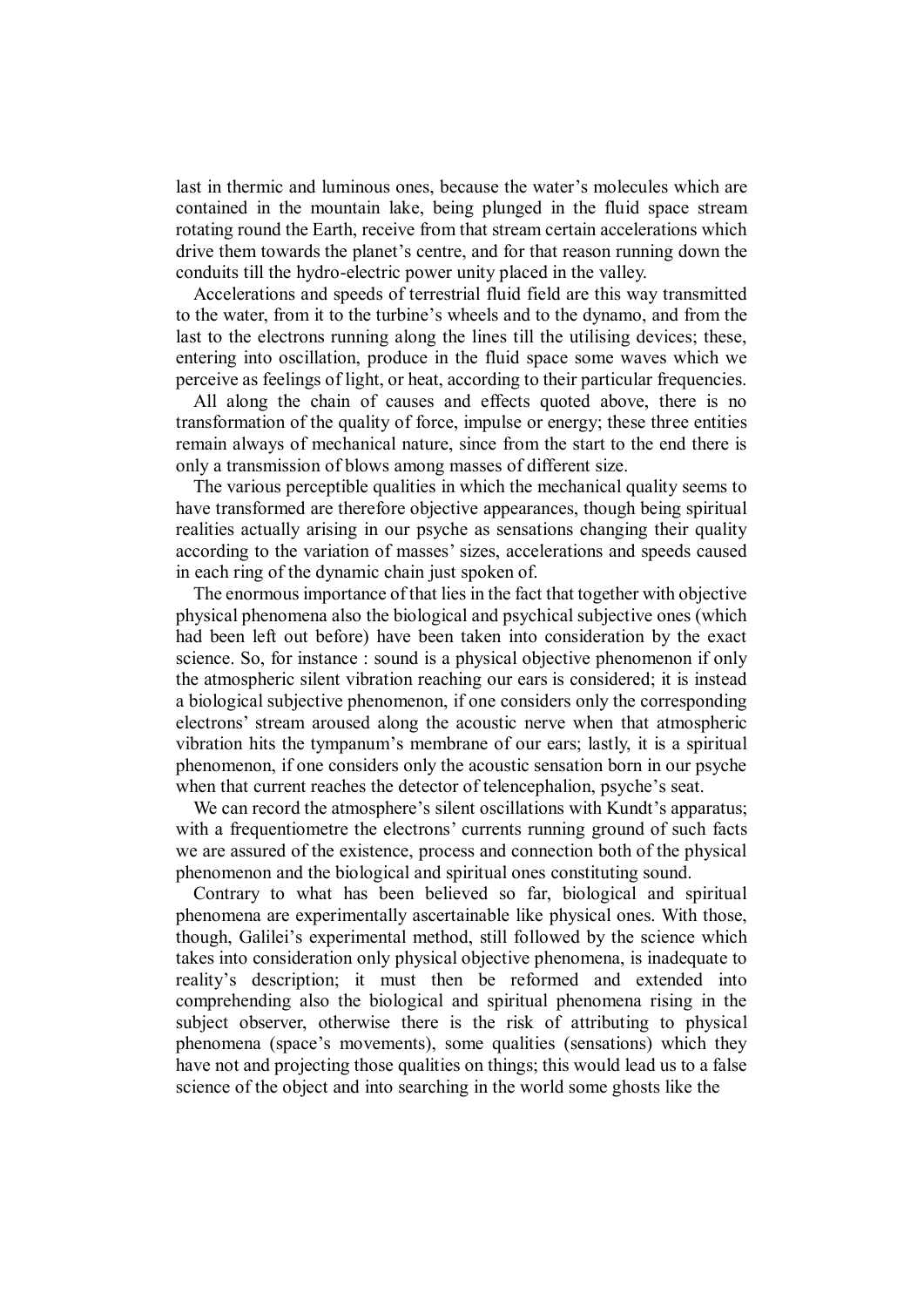perceptible different appearances given us by material, inertial force, mechanic impulse and kinetic energy.

A century was lost because of having missed these considerations into the search in the objective world of the mysterious force above mentioned and into the attempt of unifyng their fields.

Actually, physical phenomena, namely the movements of material either solid, or liquid, or gassy, or dissolved in the state of fluid space, when coming to break themselves against our body, not only are altered by our sensory organs, and transformed in electrons' currents, but are also changed into phenomena of spiritual nature (sensations) by the psyche which receives them and values them under that last qualitative and immaterial form.

Each phenomenon is a function of three variables: a psychical, a biological and a physical one; each of the three components must be exactly indicated if one wants to distinguish which is the real objective reality and which is the subjective and spiritual one.

The aforesaid deteminations have allowed Todeschini to discover the electronic technology of nervous system which connects the actions of physical objective world with their representations perceptible from our spirit, revealing also the mechanism of knowledge thus resolving the gnoseologie problem which has tired in vain the philosophers.

From the above said it follows that only when there is relative movement and a certain hitting action between material and the human body we perceive the corresponding sensations. So, for instance, making our hand move inside motionless water, we feel a sensation of force on the palm and the back of the hand because there is relative movement between the hand and the liquid.

Viceversa, keeping them both motionless, we don't notice any force, as there is no relative movement. So, if we run against an acoustic vibration, the number of waves hitting our ear in one second increases, that is, its frequency increases in regard to us; consequently the acoustic sensation aroused in us varies according to our relative speed in regard with the wave's speed. If on the contrary we get away from the acoustic source with an ultra sound speed, the wave doesn't manage to hit our ears, and we hear no sound.

When the material hits our sense organs it causes the oscillation of their atoms; they emit their peripheric electrons, which hit the successive atoms; consequently a series of consecutive very fast blows propagates itself along the nervous lines arising in our psyche, once arrived to the brain, and according to their frequencies and intensities, the corresponding sensations. The electrons' current wich travels along the nervous lines has no part of electricity, of light; of heat, of force, of sound, of odour, or of taste, being only a very fast succession of corpuscular blows.

The material of the world surrounding us, as well that of our body, can only transmit motions and blows; therefore sensations and the psyche where they are born must be immaterial, that is of spiritual nature.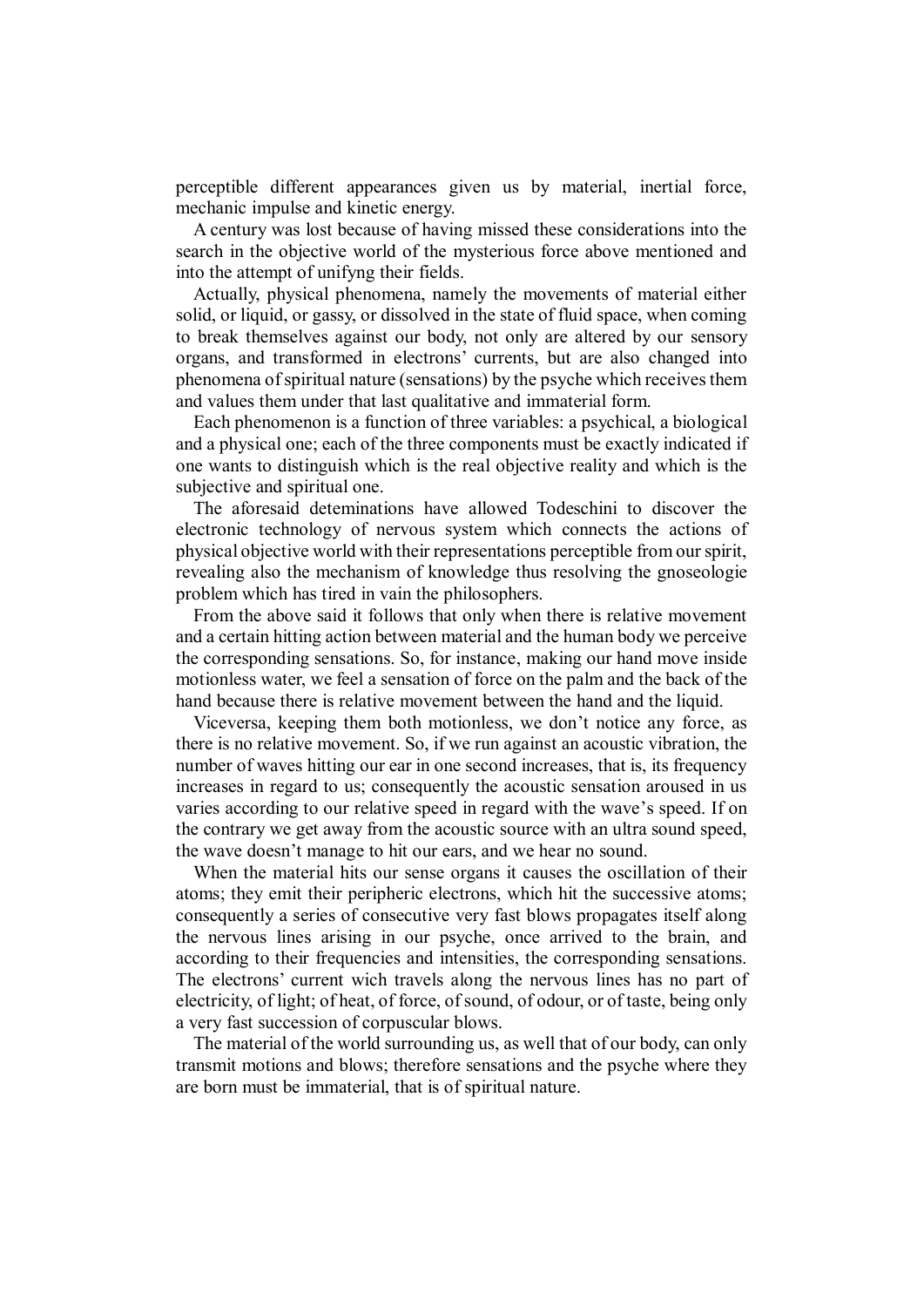The distinguishing trait of Todeschini's theory among all the others, is that of having found and given the physical, mathematical, neurological and experimental demonstration that sensations are born exclusively inside our psyche and, like it, are of spiritual nature.

This has allowed him to discover and determine the marvellous electronic technology of our organs of sense, of motion, of regulation and coordination of central and peripheric nervous system presiding over all vegetative and psychical functions; it enabled him to reconstruct the electric outline of each of them, of their links of connections, including the complex and admirable schema of the supreme centre the human brain.

Thus he revealed and demonstrated that: our auditive organ is formed and works like a telephone, of which the ear is one of the microphones, the acoustic nerve the transmitting line and the appliance placed in the encephalion is the other receptive microphone. Atmospheric waves, which have acoustic but silent frequencies and come from the outside world, hit the tympanum's membrane of our ear, are transformed by Corti's organ in electronic vibrations; the last, conveyed along the fibres of the acoustic nerve give rise in our psyche to different sonorous sensations according to the frequency of the electric current arriving to the brain, this frequency is equal to that of the atmospheric wave which had hit our ear.

The organ of sight is made and works like a television set, transmitting by wire where the eye is the camera, the optic nerve is the transmission line and the receiving set is placed in the centre of the brain where is the seat of psyche. The dark fluid space waves supplied with optic frequency which come from the outside world are received on the bottom of the ocular bulb's retina subdivided in a million cones and 100 million small sticks; they decompose the vibrating image into singular mechanical impulses, and transform them in current of electrons which, transmitted by the fibres of the optic nerve, are detected by the psyche under the appearance of light having different colours according to the frequencies of the arriving wave.

Heat's organ is made and works like some thermoelectric pliers, in which Krauser's corpuscles spread over our epidermis represent the bimetallic couple which transform in electric currents the molecular blows hitting our skin; those electric currents, transmitted along the nervous lines, arise in our psyche the feelings of heat having different temperatures according to the frequency and intensity of the currents reaching the brain's psychobiophysic centre.

The organ of taste is made and works like a telerheostat, in which the chalices scattered over our tongue and filled with saliva correspond to the electrolytic baths; these are linked by the nervous lines to the appliance placed in the brain. The food's moleculas introduced into the chalices undergo a saline solution and according to their electric resistence they vary the intensity of the current transmitted to the brain, and from it taste is perceived by our psyche.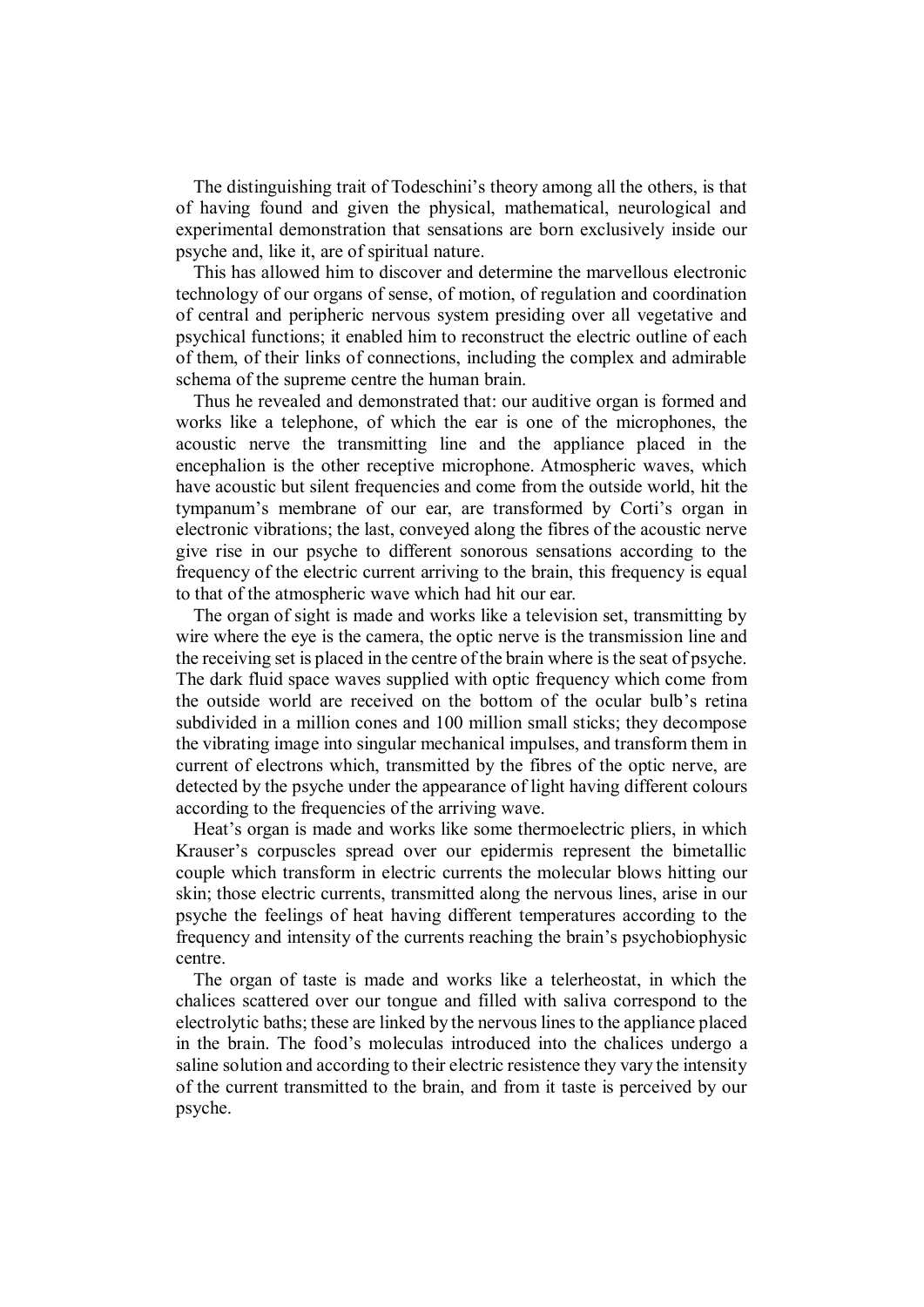The organs of olfaction touch, electricity etc. are all some kind of transformers of mechanic impulses into electric currents which, transmitted to the brain create in the psyche the various sensations of odour, force, electricity.

The receiving sensory devices are double and symmetrically disposed in regard to the middle of the human body; they are connected to the brain by some bundles of nervous lines which are also double and symmetrical; these last cross each other and end up on the brain's two hemispheres' surfaces, thus forming in them two images, while we perceive only one; Todeschini has shown that that is possible only if the two areas on opposite sides are connected by a central one where the two images could superimpose themselves into a single one, as it happens in an optic telemeter.

Following this conception, he has anatomically found the bundles of nervous fibres which link each of the two side surfaces to the corresponding central one placed in the telencephalion; they all form the 8 electrotelemeters of the senses. He found even the 8 telemeters of movements; he found also that the first central surfaces and the second ones form respectively the psychobiophysic centre of sensations and movements.

He also demonstrated that all nervous lines are made and work like some electricity's conductors, and their neurons like voltaic batteries in order to reinforce the currents weakened by the lines' resistence; that the gray matter of the spine formed by billions of neurones, works like an electric power unity in order to supply energy to all organs and circuits of the nervous system.

He demonstrated that the cerebellum is a combination of telemeters of direction and height automatically actuated or commanded by the psyche to coordinate the orientation of the bilateral organs of sense with those of the organs of movement towards a determined point and follow their eventual displacements; that, finally the brain is the supreme centre of command in which are disposed all the receiving apparatus of electric currents coming from the peripheric sense organs, all the transmitory apparatus of the currents designated to teleactuate the organs of peripheric movements, all the hypophisis appliances for the automatic regulation of the glands and internal secretions, and of the peripheric corpuscles which preside over the different vegetative functions, as also the four psyche bio-physical centres that provoke the normal sensations in the psyche; the particulars of graphic symbols in written language, phonetic sounds of the spoken word and the centre which they use to actuate the organs of movement.

The psyche, although immaterial, has its seat of perception and of action in the four telencephalic centres, as only in them the electric currents which come from the sense organs, arrive; these currents are transformed into sensations by the phyche; the nervous line suitable to transmit the electric currents which actuate the organs of movements leave only from the 4 telencephalic centres towards the periphery.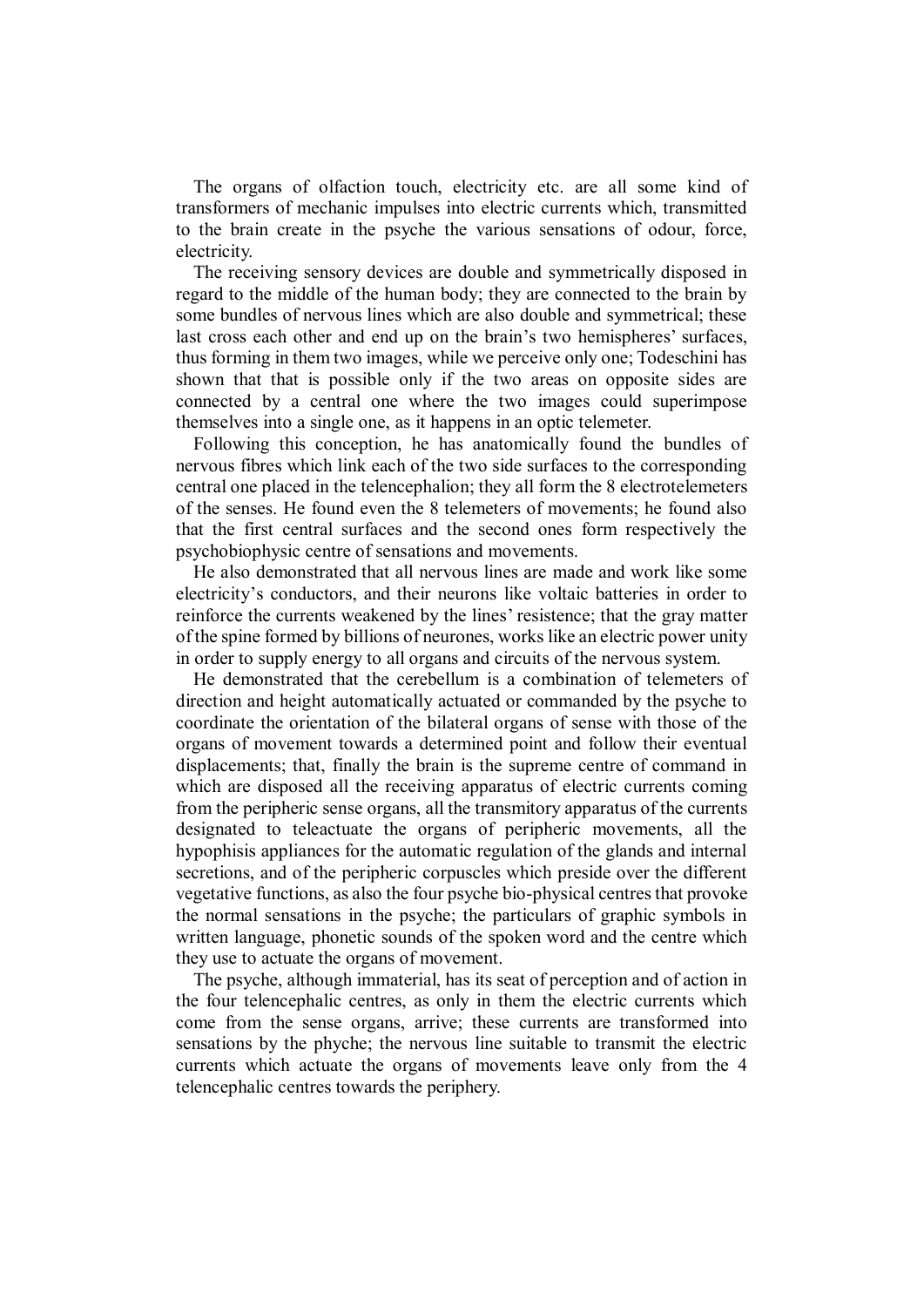The psyche is, therefore, the supreme command of the human body and it uses the apparatus of the brain in order to receive the sensations which inform it about the objective, external physical world; the psyche uses the transmitters of the brain to manifest itself in the external world by means of movements, because we are unable to express our thoughts or to make any action if we do not move some part of our body.

But, as the sensations are not to be found in the material of the objective world, while in the human body they are immaterial activities which rise exclusively in the psyche, so the psyche must also be immaterial, it must not occupy a space as material does, must be without dimensions, that is, of a spiritual nature.

The psyche identifies itself with the soul; sensations, and volontary movements, are its exclusive activity just as thought, conscience, memory and reason constitute the experimental proof of its exsistance in our brain.

## THE SPIRITUAL REALITIES

If we follow the history of philosophy and science from 1600 we are struck by their profound idealogical constrast. In fact, the dawning experimental physics founded by Galilei, which excluded the observing subject and the biophysical phenomena which rise in him, with the advent of positivism, orients itself decidedly towards the object, namely towards the material and its phenomena. These last were thus retained as the only realities, for which man had to look in order to find the « Prima causa » in the Universe, denying God and all spiritual and transcendent realities. Subsequently science arrived to the point of modern hermetic and one sided theories which reduce the idea of the world to an incomprehensible mathematical abstraction of tensors.

From that is derived the conception that the universe is founded on the irrational and ruled by the law of probability which has replaced the law of cause and effect. This leads to imagine that all things are derived from the automatic combination of different chemical elements and leads to the substitution of the blind action of chance to that of a supreme intelligence as First-Cause of the marvellous order noticed in Cosmos.

So the agnosticism of science, vaunted as a guarantee of impartiality, is an illusion since physics are actually one sided and, from their birth till the present, they have always been oriented exclusively towards the material and the immanence. They were never turned to see whether the trascendent spiritual realities exsisted or not, although these are perceivable with the experimental method that is their prerogative and basis.

On the contrary, Philosophy, thousands of years old, had already taken into consideration these last realities, and with Descartes it began just then to follow a way that would have led, in the beginning, to a sceptic empiricism denying every possibility of objective knowledge, and in the end, to the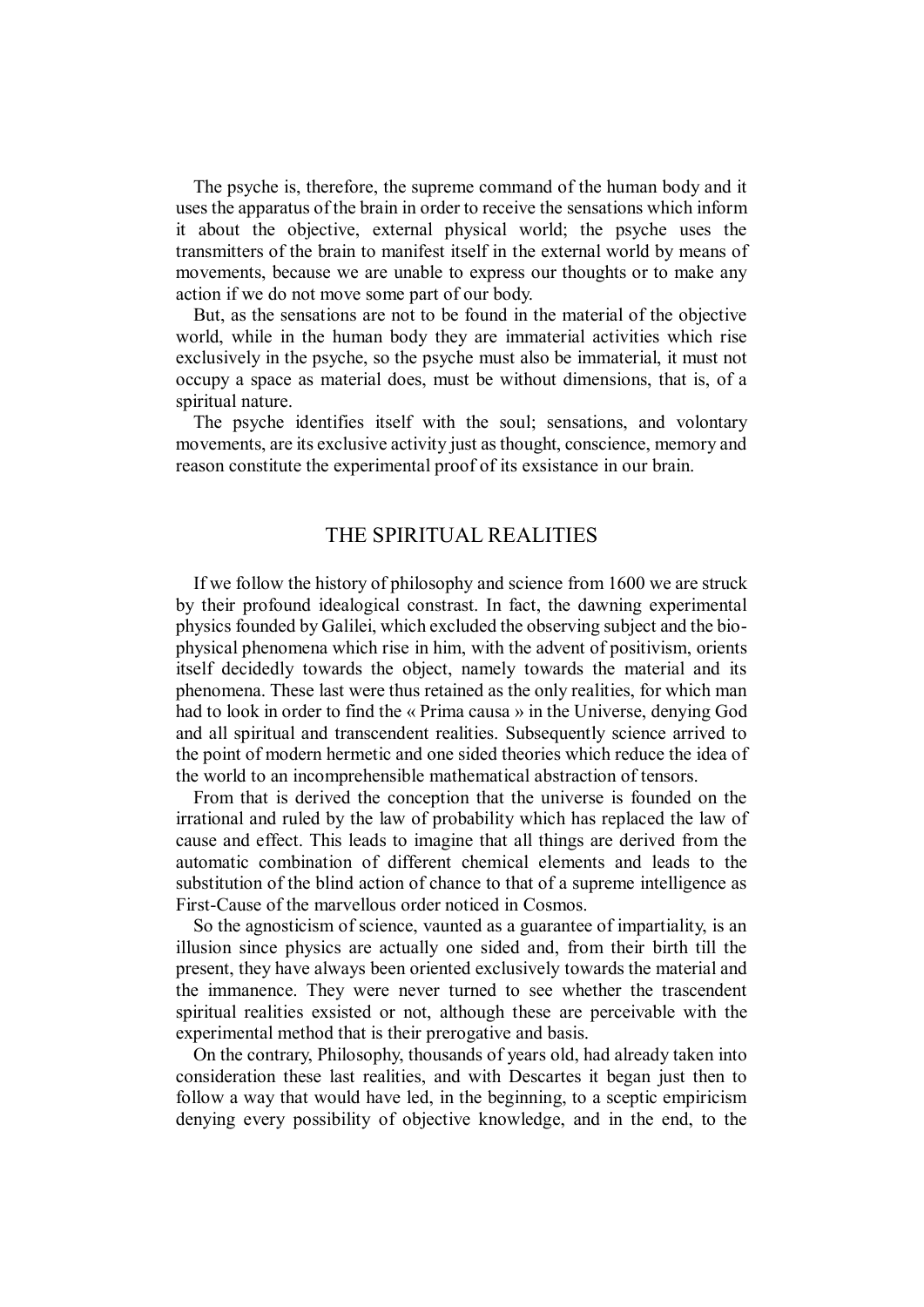immanent idealism which denies the very exsistance of the objective world and holds true only the spirit of the observing subject and his activities.

Philosophy and science so followed from that time two roads diametrically opposite, but which evidently took them far from the truth as it is clear that if the material and its phenomena produce in us subjective material representations it is also true that, in order to rise these feelings, there must exsist outside ourselves, something truly objective, so that it can be different from what we perceive.

Consequently the most important problem consisted not only in distinguishing the objective realities from the psychic subjective ones, but in demonstrating mostly that the first are of material nature while the second are of spiritual nature.

Well, Todeschini has shown that there exists some material realities which occupy, or take place in the three volumetric dimensions and last for a certain duration of time, like fluid space and its spinning or oscillatory movements, but there also exists some realities which don't occupy or take place in the three volumetric dimensions but only in time as do sensations and the human soul.

Immaterial, namely spiritual, that is the characteristic demonstration of such theory. Material, even in its smallest particles, occupies a certain volume. Spirit, as well as its activities, and spiritual entities not being by definition of material nature occupy no volume tho' they occur within a certain time. So, for example, light, heat, force, electricity, taste, sound and odour, being subjective feelings do not occupy volume although the fluid space oscillations which rouse those sensations in us occur in the three volumetric dimensions.

Thought itself, being an activity of our spirit, occupies no volume although it occurs in a certain time. In fact, one cannot fill a bottle with thought, with heat or sound or with force, just as one cannot view the soul under a microscope nor grip it in a pincer as the positivists would like to think possible. The proof of the existence of such spiritual realities has been found in three different fields by Todeschini.

In the philosophic field: by considering that sound, heat light, electricity can manifest themselves to us only when there is an impact between two masses because such entities do not exsist inside the two masses before the impact and therefore they cannot give what they did not possess before hitting each other. Actually, before, during and after the impact only accelerations of the two masses are to be found, as well as vibrations of their molecules, atoms and electrons.

In the physic and mathematical field: the aforesaid demonstrations are drawn from experiments and equations of balance between the energies playing on the phenomena. The striking mass cannot transmit to the mass it hits force, heat, sound, electricity or light because after the impact the two masses and their constituting elements have the same total kinetic energy that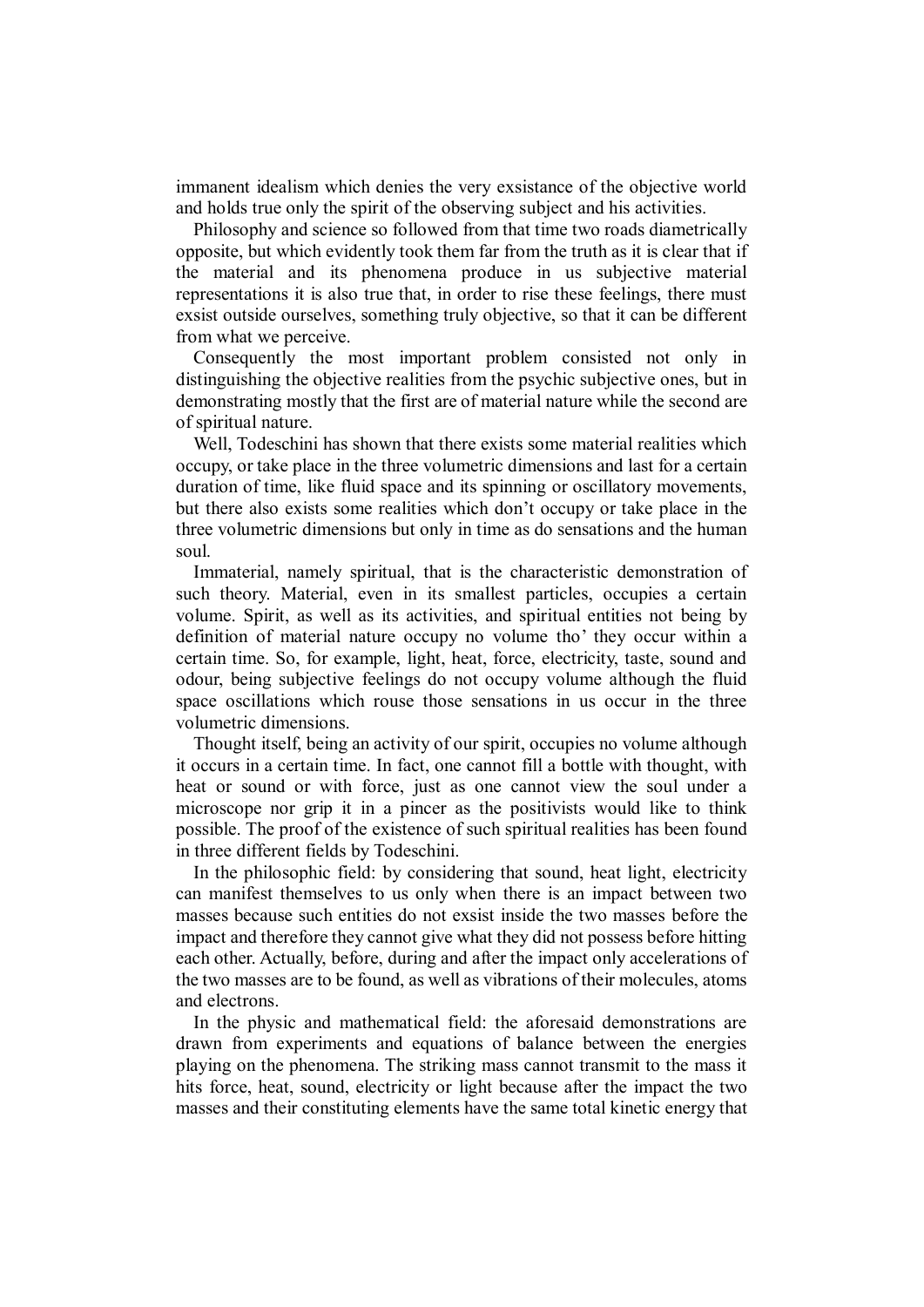they had before the impact; consequently they could not have acquired any further energy under the form of the aforesaid qualities otherwise this would lead to the mathematical absurdity that a certain quantity of energy can be equal to a double quantity, or to the physical absurdity that by means of the impact one can obtain twice as much energy as the amount employed to move the hitting mass. One must therefore realise that only if the oscillations of the hit mass transmit themselves to the surrounding fluid medium, and if these oscillations shake our sense organs producing there some electric currents transmitted to the brain, can they raise the same feelings in our psyche.

Lastly, in the neorological field : those demonstrations come from the realisation that the nervous lines of all sense organs are made like electric conductors and therefore they don  $\setminus$  give way to sensations but exclusively to a very rapid succession of corpuscular shocks.

Actually, the optic nerve is opaque and does not give way to light; the acoustic nerve is like a telephone wire which does not transmit any sound but exclusively electric impulsions, etc.

Todeschini has shown all this, connecting the peripheric sense organs to the corresponding organs of the cerebral matter by means of conducting circuits disposed externally on the human body. This way he could detect that there'were always some electric currents on the lines placed on the exterior each time the sense organ was struck by some physical vibration. By means of a frequenteometer he could establish that those currents had the same frequency as the wave striking the sense organ. Now, if in the brain material organ only electric currents are to be found, the psyche, which transforms those currents into sensations, is not a material organ but an immaterial entity. The great importance of these demonstrations does not depend only on the fact that for the first time man has managed to prove, by means of exclusively scientific arguments, the existance in us of a soul of spiritual nature, in harmony with religious faith, but also in the fact that forces are sensations which cannot be found in the physical world, that is, that they are immaterial activities which can be found exclusively inside entities like our soul and those of the spiritual world.

The ten physibiophysical equations indeed are valuable reading them both from right to left and vice versa. For instance, the first of them  $(F = m a)$  tells us that as a body hitting our organ of touch produces an electric current which the psyche transforms into a sensation of force, so also our soul, emmitting a certain force addresses the electric current along the nerve which makes one of our hands move in order to displace something. The spiritual forces or the soul can so give acceleration to some masses. However, the small forces of our soul are only sufficient to liberate the electric energy concentrated in the grey matter of our spine and this is not strong enough to move all the masses of the universe. One must admit that the immense forces needed for that purpose all originate form the spiritual world. Since forces enter in all dynamic relations we are sure that they are the actions exerted by the spiritual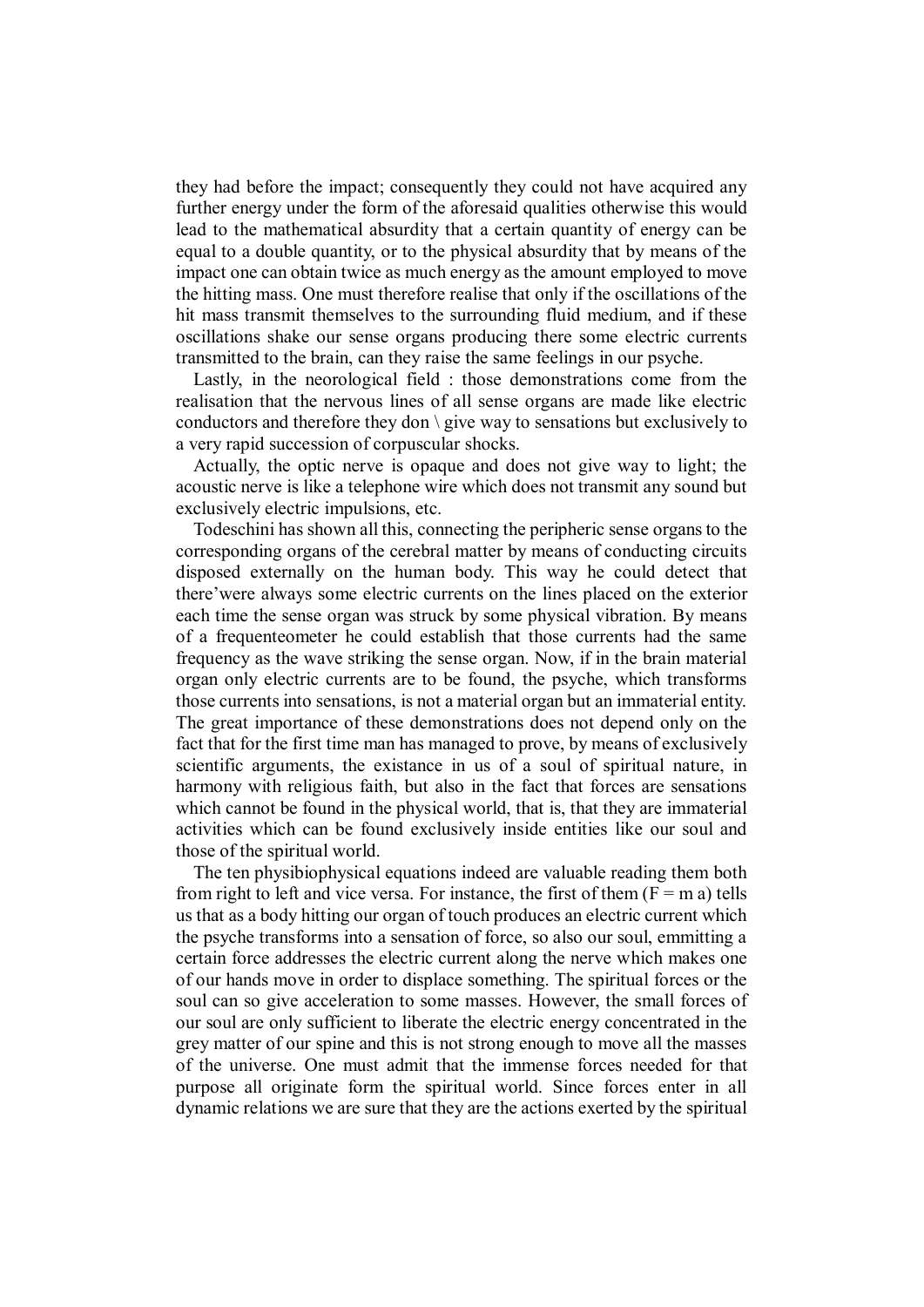world to the fluid space in order to make it accomplish all the particular movements in which, as we have just seen, all physic phenomena are identified. The conservation of the total quantity of movement (m V) in the physic world is therefore due to the conservation of the equivalent impulsion (I) of the corresponding forces of the part spiritual world  $(I = m V)$ .

One must then admit that movement has been put in the universe by one First-Cause outside the universe, namely transcendent, which, being immaterial, is of spiritual nature.

This way one arrives to the scientifically proved certainty of the existance of the human soul, of the spiritual world and of God, as it is only from those three spiritual entities that forces can be emmitted.

God's will is manifested in the laws which coordinate and orient those forces to move the fluid space with the modalities apt to give way to all the phenomena of the inorganic and organic physical and general purposes that He wishes, that each day man is discovering in everything arround.

The human soul on the contrary, cannot break the physical laws although being able to utilise them for its spiritual or physical well being — and even for purposes distinctly opposed to its well being — because it has the possibility of utilising the organic mechanism of the human body at its disposal in order to accomplish the action it chooses according to its free arbitre.

Lastly, following the chain of cause and effect constituting the irreversible course of finalities which tell us that from the solar system originate the mineral, vegetative and animal kingdoms till the human body, and not vice versa, Todeschini has shown that the final goal of the Universe is that of permitting the experience of terrestrial life to the human soul.

The Universe is, therefore, a defence system of the human soul, but such a system implies an intelligence which has conceived, built and coordinated it, so that each part and its ensemble answers to the precise aims of defence (both automatic and commandable) which are found in it. From that one deduces that the existance of the Universe demonstrates that of a Supreme Intelligence who has ideated and created it and who maintains it.

One further deduces that since each means of defence by command implies an intelligence which can utilise it, the existance of the functioning human body demonstrates the existance of the soul which uses it.

Todeschini has revealed that that soul has some neorologic organs and some faculties act not only to perceive sensations and actuate the body in order that it might live but that it has also the ability to remember sensations, to combine them, to form thought and understanding, to ideate and express itself in oral, written or figurative conventional language. It arrives to the point of abstract reasoning in order to understand not only phenomena and their laws but above all, to the understanding of the existance of its own self, of the spiritual world and of God.